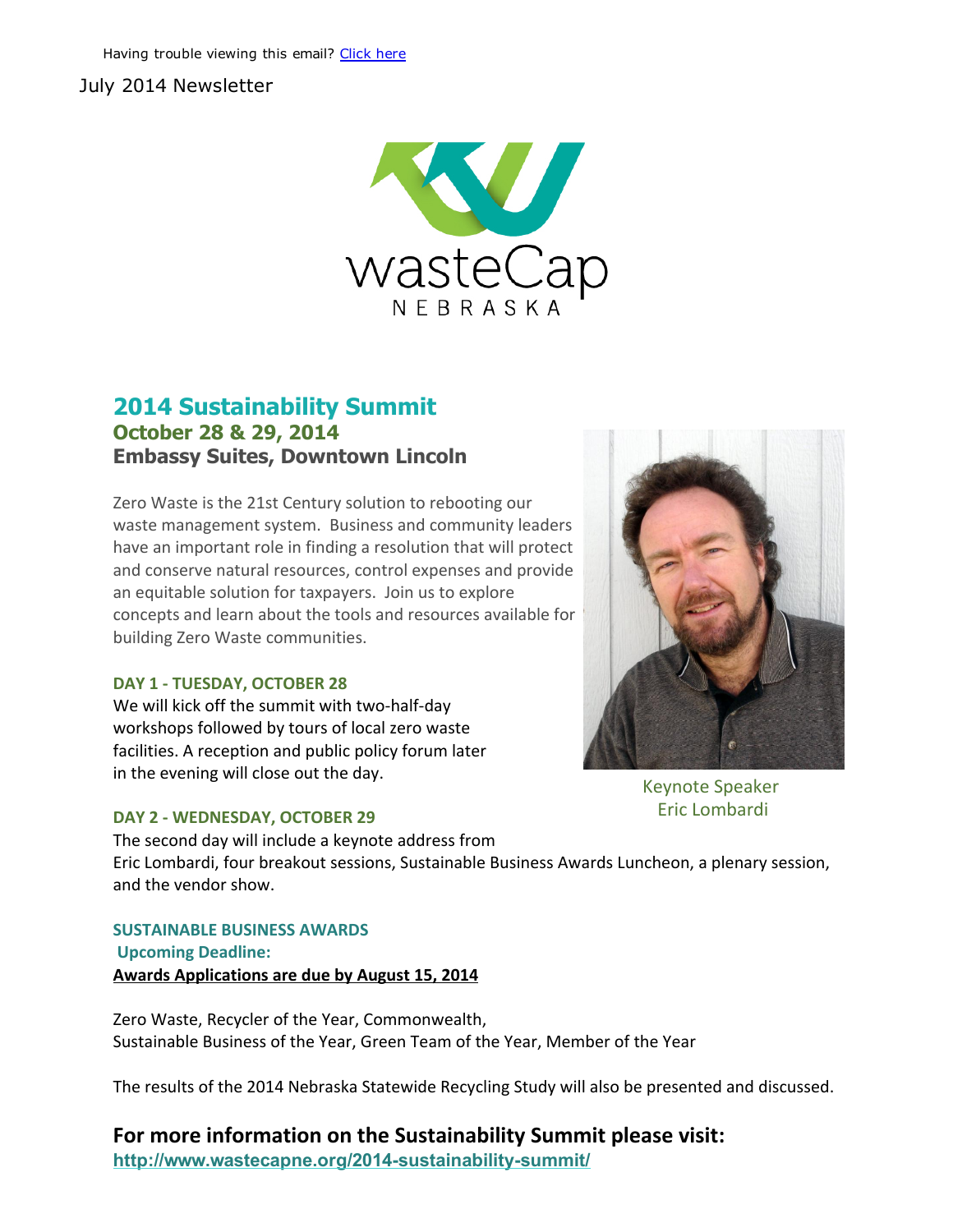## August Green Team Roundtable Goodwill Industries on August 13th

An overview of Goodwill's contributions to the community and the people they serve will be the topic of a presentation during the Green Team Roundtable meeting on August 13th. Participants will get a closer look at Goodwill's massive recycling operation and receive a tour of the warehouse operations at 2100 Judson in Lincoln. The meeting runs from 11:30am to 1:00pm and is open to all. Registration is required at www.wastecapne.org/greenteams/



Cost: \$8 for WasteCap Members | \$10 for the public A zero waste lunch is provided.

# Statewide Pharmacy Take back

The Nebraska Pharmacists Association is pleased to be awarded grant funds from the Nebraska Department of Environmental Quality. These funds will further the work of the Nebraska MEDS

Coalition, of which WasteCap is a member. The coalition has been supporting collection of unwanted medications in the Lancaster County in a pilot project, and the funds will allow the project to expand statewide. The "Leftover Medications" campaign seeks to educate consumers and provide medication disposal options.

Learn more about the coalition at [NPharm.org](http://r20.rs6.net/tn.jsp?e=001JtyMUwJA9EgeJEtXmjr_VFskm69gYHzGNMqeKnWbKT1Obh0Y2Bxidpu2_htaJ_yAYdDzFw6VgY_GyWYGQoJ1VK9OKI9kZfoIW7X8pVg58RFZtRaQSP9JBw==)



## Waste Assessments

### Throwing Money Away?

Businesses know that reducing landfill waste is one way to control operating expenses. But how much can it really save? The rule of thumb is that businesses buy an estimated 40% more trash service than needed. It is much cheaper to recycle than to pay hauling and landfill tipping fees for the same amount of material. Other cost saving strategies are vendor selection, service [optimization,](http://r20.rs6.net/tn.jsp?e=001JtyMUwJA9EgeJEtXmjr_VFskm69gYHzGNMqeKnWbKT1Obh0Y2Bxidpu2_htaJ_yAYdDzFw6VgY-BIJHNI0Hn0tdOYU1Fdk4w-dZCu6qfg_PeKcuG9ZK1rCdjkV2_xhLY9zByN1ZoaUY=) waste prevention, product substitution and reuse. Read more...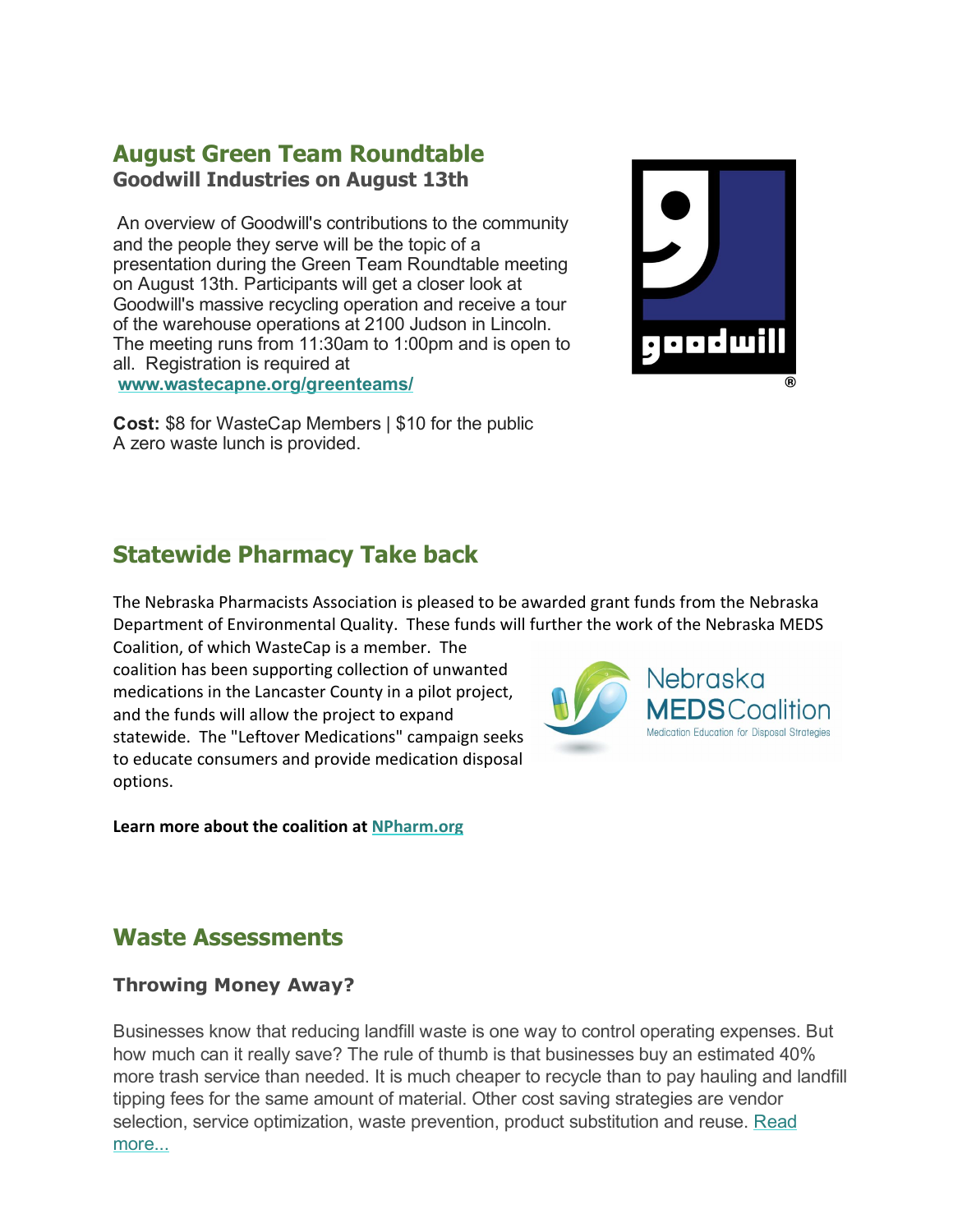

# UPCOMING EVENTS

### No More Empty Pots: Managing Organics: Food Wasted/Opportunity Lost

Thursday, July 31st from 8:30 am ‐ 1:30 pm

UNO Mammel Hall (68th & Pine Sts.)

Join us for a workshop on managing food waste and become part of the effort to develop solutions in collaborative, broad-based systems that divert organics from the landfill. This event is intended to stimulate



dialogue and increase awareness of the full cost of 'wasting organics' vs the costs and benefits of 'using organics' as feedstock in the creation of value-added products. Lunch will be provided.

RSVP by July 23 to Kay Stevens at (402) 709-5462 or kstevens@nomoreemptypots.org

# SPONSOR SPOTLIGHTS